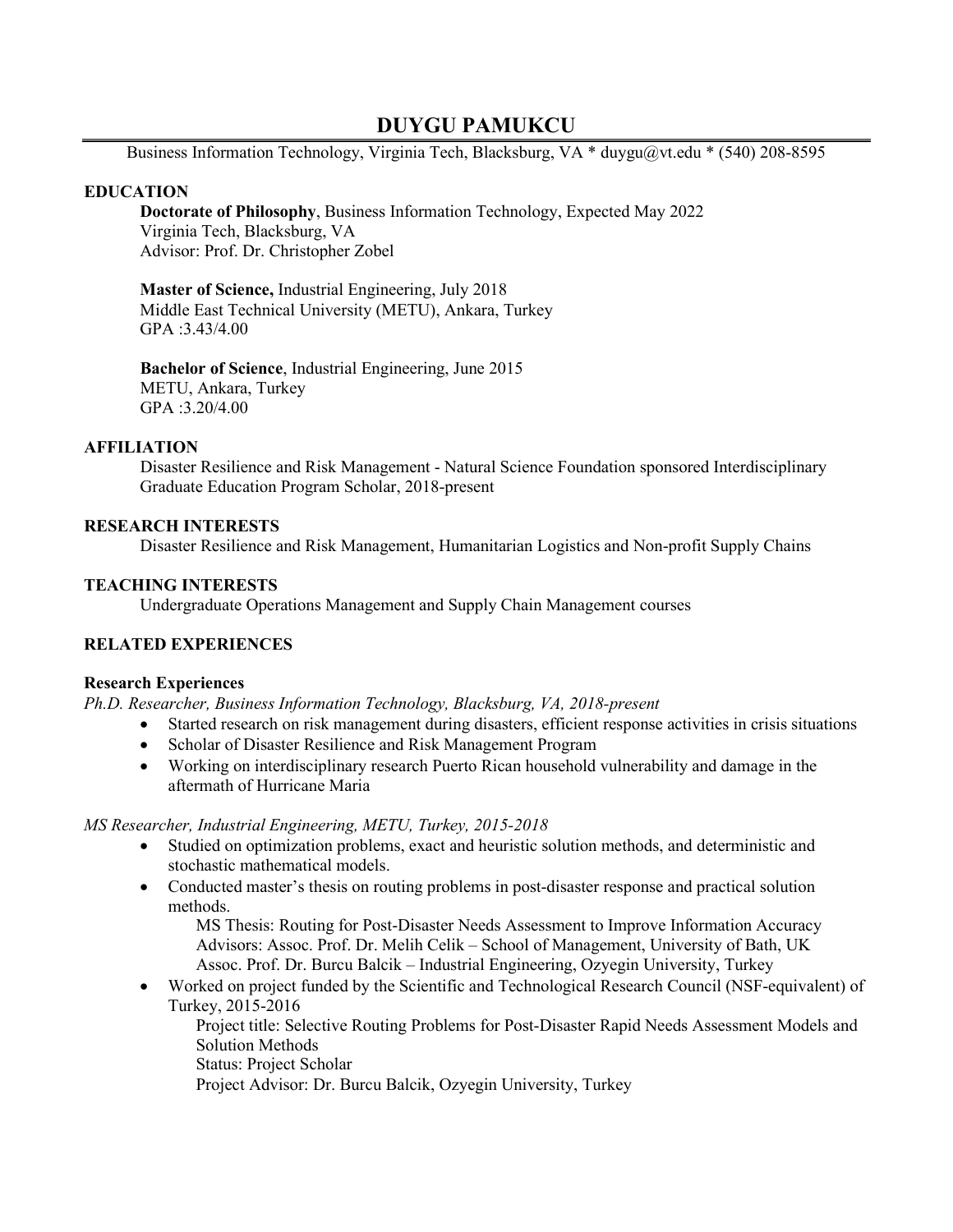# **Teaching Experiences**

*Graduate Teaching Assistant,* Business Information Technology, Virginia Tech, 2018 – present

• Assisted BIT 2406 Quantitative Methods II, BIT 2406 Business Statistics, Analytics & Modeling, BIT 4464 Advanced Supply Chain Management, BIT 4514 Database Technology for Business and BIT 3434 Advanced Modeling for Business Analytics courses

- Graded in-class-exercises and part of team projects
- Conducted weekly office hours

*Research and Teaching Assistant,* Industrial Engineering, METU, 2015 – 2018

- Served as research and teaching assistant for three years.
- Prepared quizzes, case studies, supplementary course materials and study sets.
- Graded homework, quizzes, case studies and term projects.
- Conducted weekly supplementary recitation hours and office hours for the assisted courses
- Industrial Engineering Courses Assisted:
	- IE 206 Scientific Computing for Industrial Engineering
	- IE 241 Financial and Managerial Accounting for Engineers
	- IE 266 Engineering Statistics
	- IE 361 Stochastic Models in Operations Research
	- IE 415 Revenue Management
	- IE 418 Supply Chain Management
	- IE 451 Decision Analysis
	- IE 498 Systems Thinking
	- IE 4908 Humanitarian Logistics
- Engineering Management Courses Assisted:
	- EM 505 Decision Models
	- EM 506 Project Management

*Student Assistant,* Industrial Engineering, METU, 2014 – 2015

- Prepared study sets for IE 252 Network Models course
- Conducted office hours to help graduate assistant

# **Internship Experiences**

*Intern,* Production Planning Department, Turkish Aerospace Industries Inc., Ankara, Turkey, Jun 2014 - Sep 2014

- Observed production planning processes in detail
- Participated in daily production planning activities
- Managed and prepared working plans for short-term intern students

*Intern,* Methods Engineering, VESTEL Company, Manisa, Turkey, Jul 2013 - Jul 2013

- Observed production processes in the factory during internship.
- Conducted work studies in assembly lines and performed operator performance analyses

# **PUBLICATIONS**

### **Accepted for publication**

Pamukcu D., Arnette A., Zobel C. "A New Data-Driven Approach to Measuring Hurricane Risk", ISCRAM 2019 Conference Proceedings – 16th International Conference on Information Systems for Crisis Response and Management, *publication date June 2019*.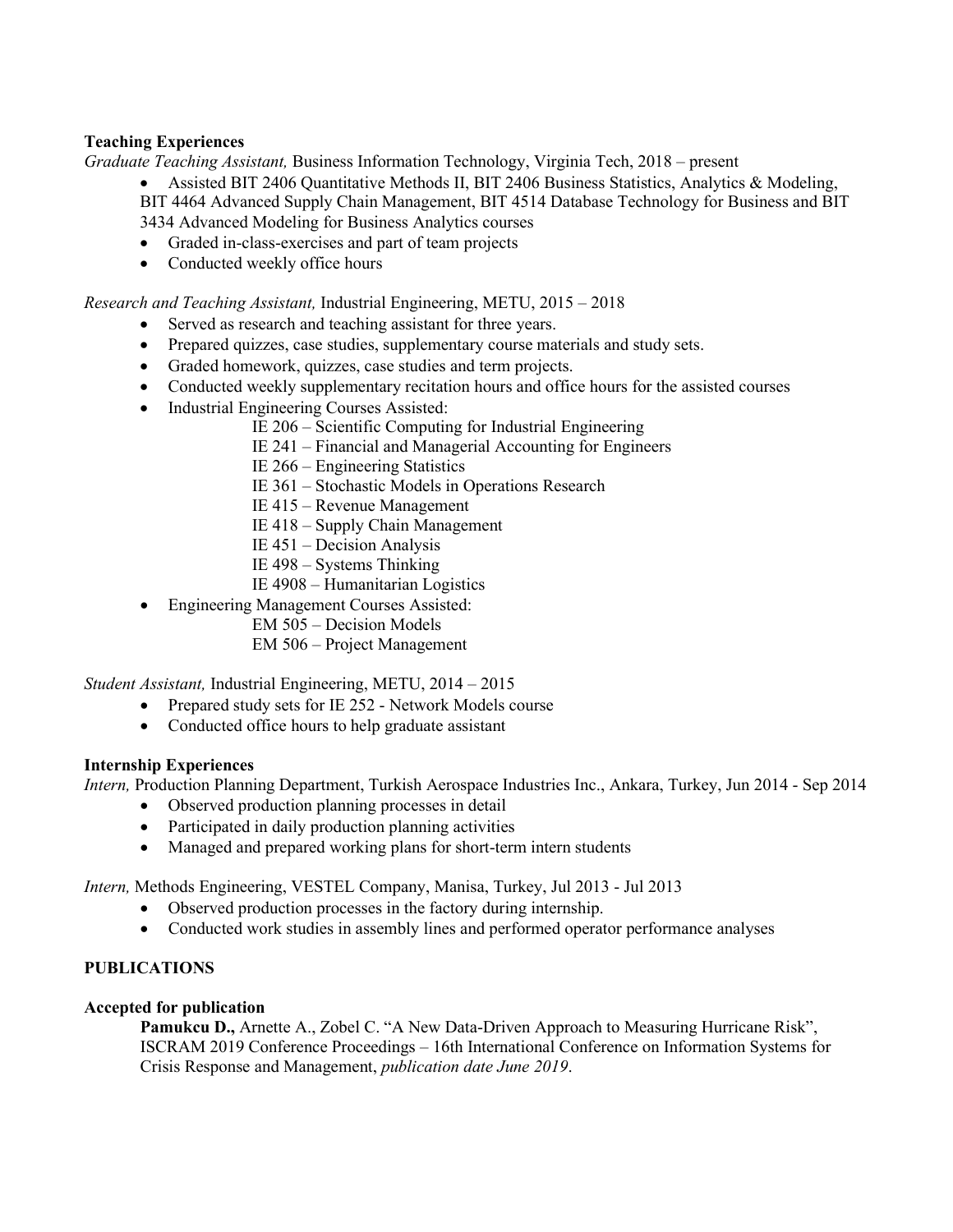#### **Submitted for consideration for publication**

**Pamukcu D.,** Balcik B. "Planning Rapid Needs Assessment Operations under Different Communication Settings", OR Spectrum, *submission date: January 2019*.

### **In preparation for submission**

**Pamukcu D.,** Celik M., Balcik B. "Humanitarian needs assessment planning with sampling accuracy and precision", European Journal of Operational Research, *in progress, expected submission date: September 2019*.

**Szczyrba L.,** Pamukcu D., Mappili K., Eroglu D. I., Zhang Y. "Puerto Rican Household Vulnerability and Damage in the Aftermath of Hurricane Maria.", Disasters, *expected submission date: January 2020.*

# **CONFERENCE PRESENTATIONS**

#### *Presenter*

**Pamukcu D.,** Arnette A., Zobel C. (2019) "Quantifying Disaster Risk in Hurricane Florence to Support Sheltering Decisions". 2019 POMS Annual Meeting, Washington, DC, USA, May 2-6

**Pamukcu D.,** Celik M., Balcik B. (2018) "Routing for Post-Disaster Needs Assessment to Improve Information Accuracy and Precision". 2018 INFORMS Annual Meeting, Phoenix, Arizona, U.S.A, November 4-7.

**Pamukcu D.,** Celik M., Balcik B. (2017) "Routing for Post-Disaster Needs Assessment to Improve Information Accuracy". 2017 INFORMS Annual Meeting, Houston, USA, October 22-25.

**Pamukcu D.,** Eroglu D. I. (2017) "Enkaz Toplama Problemi için Ayrıştırma Tabanlı bir Stokastik Program". 37<sup>th</sup> National Congress on Operations Research and Industrial Engineering, Istanbul, Turkey, July 5-7.

**Pamukcu D.,** Balcik B. (2016) "Models for The Needs Assessment Routing Problem". 2016 INFORMS Annual Meeting, Nashville, USA, November 13-16.

### *Presented by co-authors*

Eroglu D. I., **Pamukcu D.** (2018) "Genetic Algorithm for Planar Capacitated Single Allocation Hub Location Problem". 2018 INFORMS Annual Meeting, Phoenix, Arizona, U.S.A, November 4-7.

Eroglu D. I., **Pamukcu D.** (2017) "Kapasite Kısıtlı Düzlemsel p-Merkez Problemi için Genetik Algoritma". 37th National Congress on Operations Research and Industrial Engineering, Istanbul, Turkey, July 5-7.

Eroglu D. I., **Pamukcu D.** (2016) "A Stochastic Program for Debris Collection Problem". 2016 INFORMS Annual Meeting, Nashville, USA, November 13-16.

Balcik B., **Pamukcu D.,** Uydasoglu B., Yanikoglu I. (2016) "Site Selection and Vehicle Routing for Postdisaster Needs Assessment Operations". 23<sup>rd</sup> EURO Working Group on Locational Analysis Meeting, Malaga, Spain, September 14-16.

### *Session-Chair*

Practice Curated Track- Disaster and Disruption Management I, 2018 INFORMS Annual Meeting, Phoenix, Arizona, U.S.A, November 4-7.